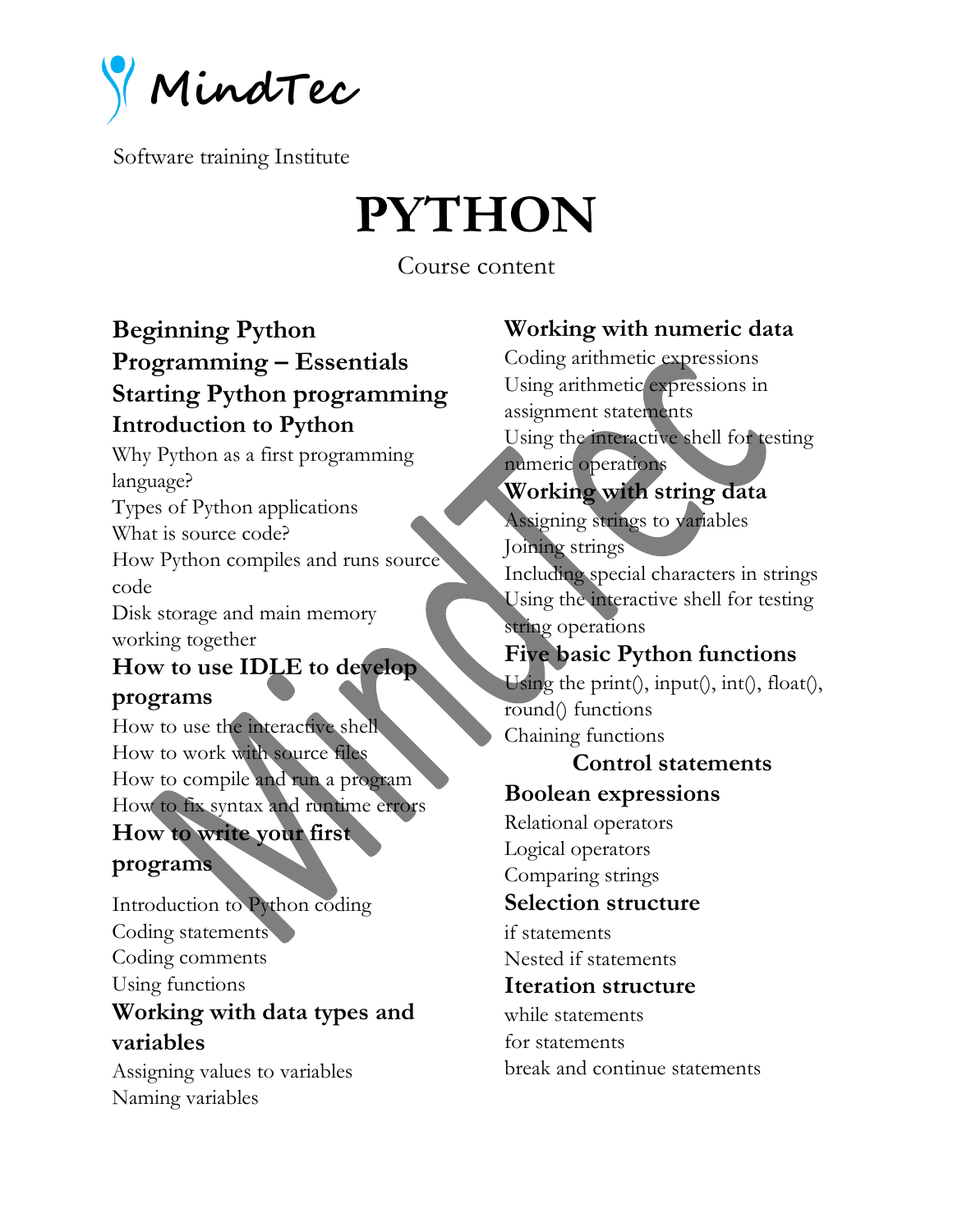**MindTec**

**How to define and use functions and modules Defining and using functions** Define and call a function Define and call a main() function **More skills for defining and using functions** Default values for arguments Named arguments Local and global variables **Creating and using modules** Create a module Document a module Import a module **Standard modules** The random module **Plan the functions of a program** Using a hierarchy chart **Test and debug a program Testing and debugging** The three types of errors that can occur Common Python errors **Four techniques for testing and debugging** Planning the test runs A simple way to trace code execution Using top-down coding and testing to simplify debugging Using the IDLE shell to test functions **Use the IDLE debugger** Set and remove breakpoints Step through the code How to view the stack

**The lists and tuples** Create a list Get and set list items Add and remove list items Process the items in a list Pass lists to functions **The list of lists** Create a list of lists Process the items in a list of lists **More about lists** Count, reverse, and sort the items in a list Using other functions with lists Copy, slice, and concatenate lists **The tuples** Create a tuple Get items from a tuple **Working with file I/O Intro to file I/O** How file I/O works Open and close a file **Using text files** Write a text file Read a text file Work with a list in a text file **Using CSV files** Write a CSV file Read a CSV file Modify the CSV format **Using binary files** Working with a binary file **Handling exceptions Handle a single exception**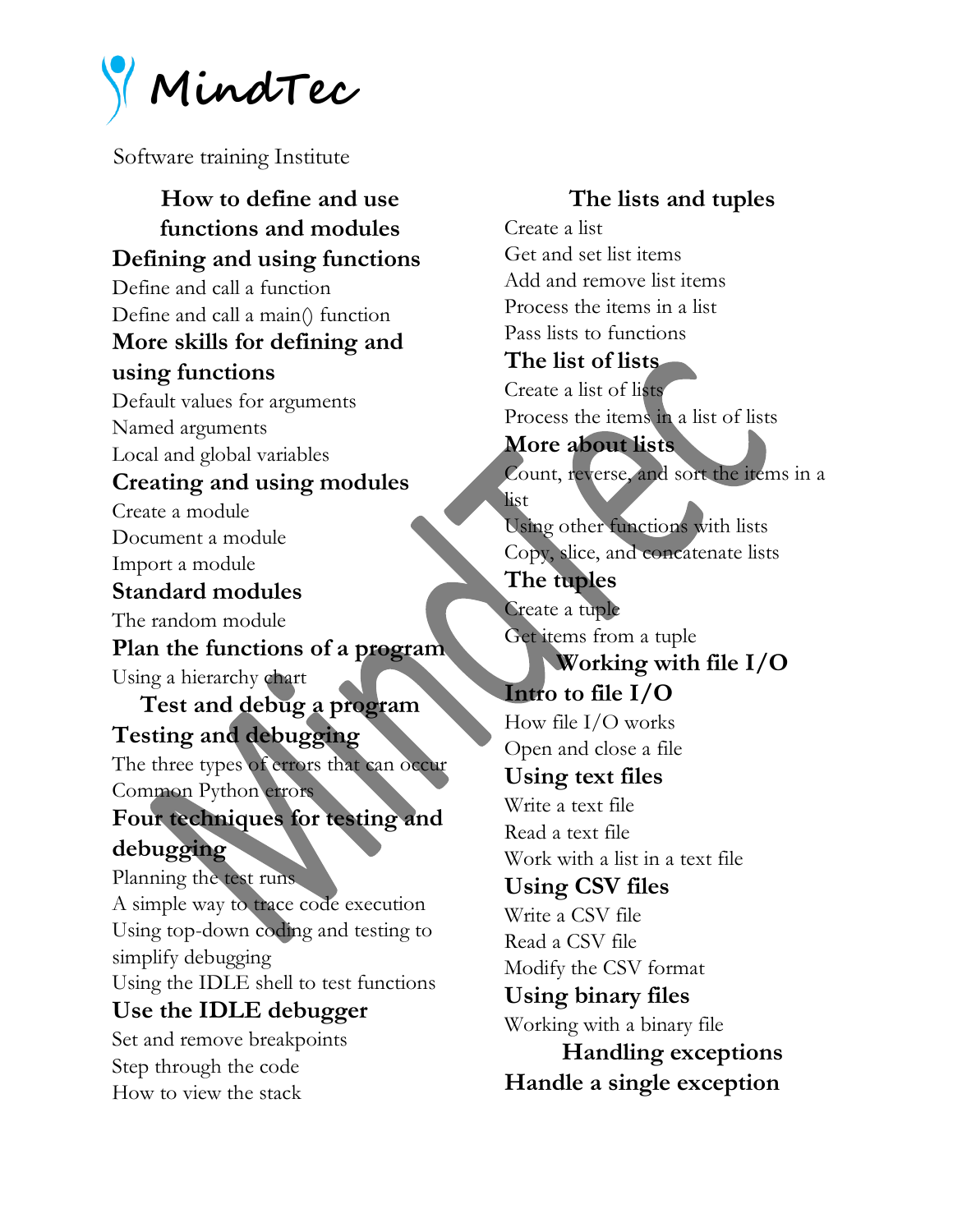**MindTec**

How exceptions work Using a try statement to handle one type of exception Expanded contents **Handle multiple exceptions** Using a try statement to handle multiple exceptions Get the information from an exception object

#### **Two more skills**

Using a finally clause Raise an exception

## **Advanced Topics**

**Working with numbers Basics of working with numbers**

How floating-point numbers work Using the math module

#### **Format numbers**

Using the format() method of a string Using the locale module Fixing rounding errors

#### **Working with decimal numbers**

Using the decimal module

#### **Working with strings Basics for working with strings**

Unicode, indexes, slicing, duplicating, and multiline strings Search a string Looping through the characters in a string Using basic string methods Find and replace parts of a string

## **Split and join strings**

Split a string into a list of strings Joining strings

## **Working with dates and times Getting started with dates and times**

Create date, time, and datetime objects Create datetime objects by parsing strings

#### Format dates and times Working with spans of time **More about working with dates and times**

Getting date and time parts Compare date/time objects

#### **Dictionaries**

## **Getting started with dictionaries**

Create a dictionary Get, set, and add items Delete items Looping through keys and values Convert between dictionaries and lists **More about dictionaries**

Using dictionaries with complex objects as values

# **Object-oriented programming**

**Define and use classes Intro to classes and objects** Create and use objects